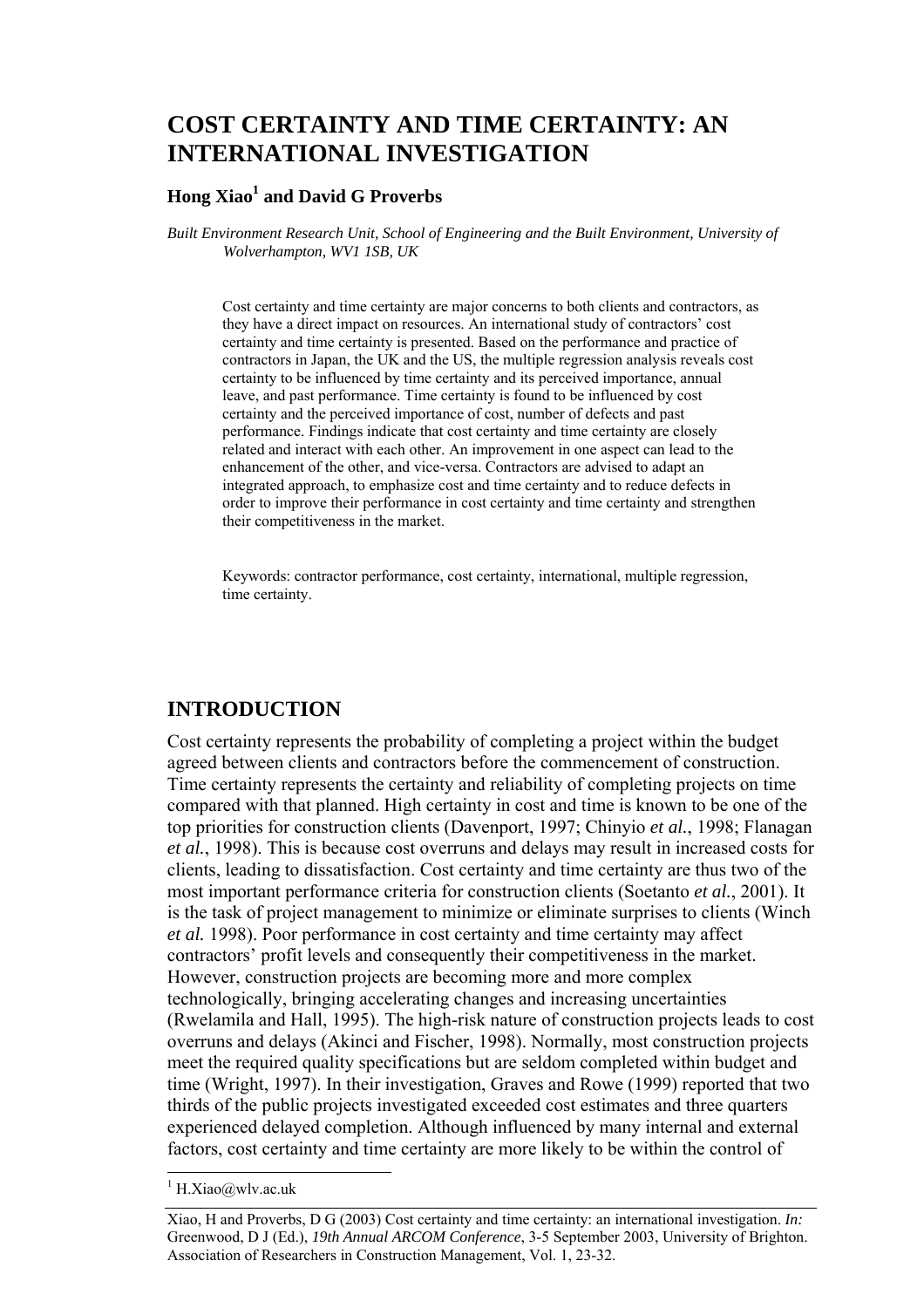contractors (Construction Industry Board, 1996). Cost overruns and delays are a symptom of poor management. Higher certainty is associated with contractors who are better able to predict and control construction cost and time. Therefore, contractors should put great emphasis on cost certainty and time certainty, which is believed to be attainable by the majority of contractors (Barnes, 1988).

Cost certainty and time certainty have caused increasing concern worldwide due to their importance to both clients and contractors. Jahren and Ashe (1990) investigated a large number of US naval facilities construction projects and found that the quality of the contract documents, the nature of interpersonal relations on the project and the policies of the contractors had the most significant impact on the cost overrun rate. Kaming *et al.* (1997) identified that inflationary increases in material costs, inaccurate material estimating and project complexity were the main causes of cost overruns in Indonesia. Further, design changes, poor labour productivity and inadequate planning were responsible for delays in high-rise building projects. Assaf *et al.* (1995) studied the causes of delays in large building projects in Saudi Arabia and attributed materials-related delays as the main cause of project delays. Through a survey among clients, consultants and contractors, Chan and Kumaraswamy (1996) identified poor site management and supervision, unforeseen ground conditions and low speed of decision making involving all project teams as the three most significant factors causing delays in Hong Kong building projects.

With the aim of this research being to identify best practice among contractors internationally, this paper presents two multiple regression models developed to identify factors within the contractors' control found to be paramount to cost certainty and time certainty respectively for high rise concrete framed buildings. This research differs from that discussed above in that it is based on the practices of contractors from the world's leading construction industries, namely Japan, the UK and the US, with a view to providing a robust benchmark for contractors across the globe. Data used for modelling was based on a hypothetical construction project to minimize the influence of project characteristics. Factors considered include both technical (such as construction methods and communication tools) and managerial (such as quality management and procurement methods) aspects. Findings demonstrate how contractors from these three countries (and others) may improve their performance in cost certainty and time certainty on building projects of this type.

# **METHODOLOGY**

A hypothetical construction project (a six-storey concrete framed office building considered common to the three countries) formed the basis of a semi-structured questionnaire used to accrue the necessary performance data from contractors in the three countries. Respondents were encouraged to drawn upon their experience routine practices (Xiao *et al.* 2000 and 2001). A survey was conducted simultaneously in Japan, the UK and the US. In Japan, translated versions of the questionnaires were distributed to contractors of the Building Contractors Society (BCS). General contractors in the US were contacted by means of a large contracting body, The Associated General Contractors of America (AGC). In the UK, companies listed in the *Kompass* Directory (Reed Business Information, 1999) and members of the CIOB (Chartered Institute of Building, 2000) were targeted in the survey.

In the questionnaire, a small part of the data required was estimated from the hypothetical project. For example, respondents were asked to estimate the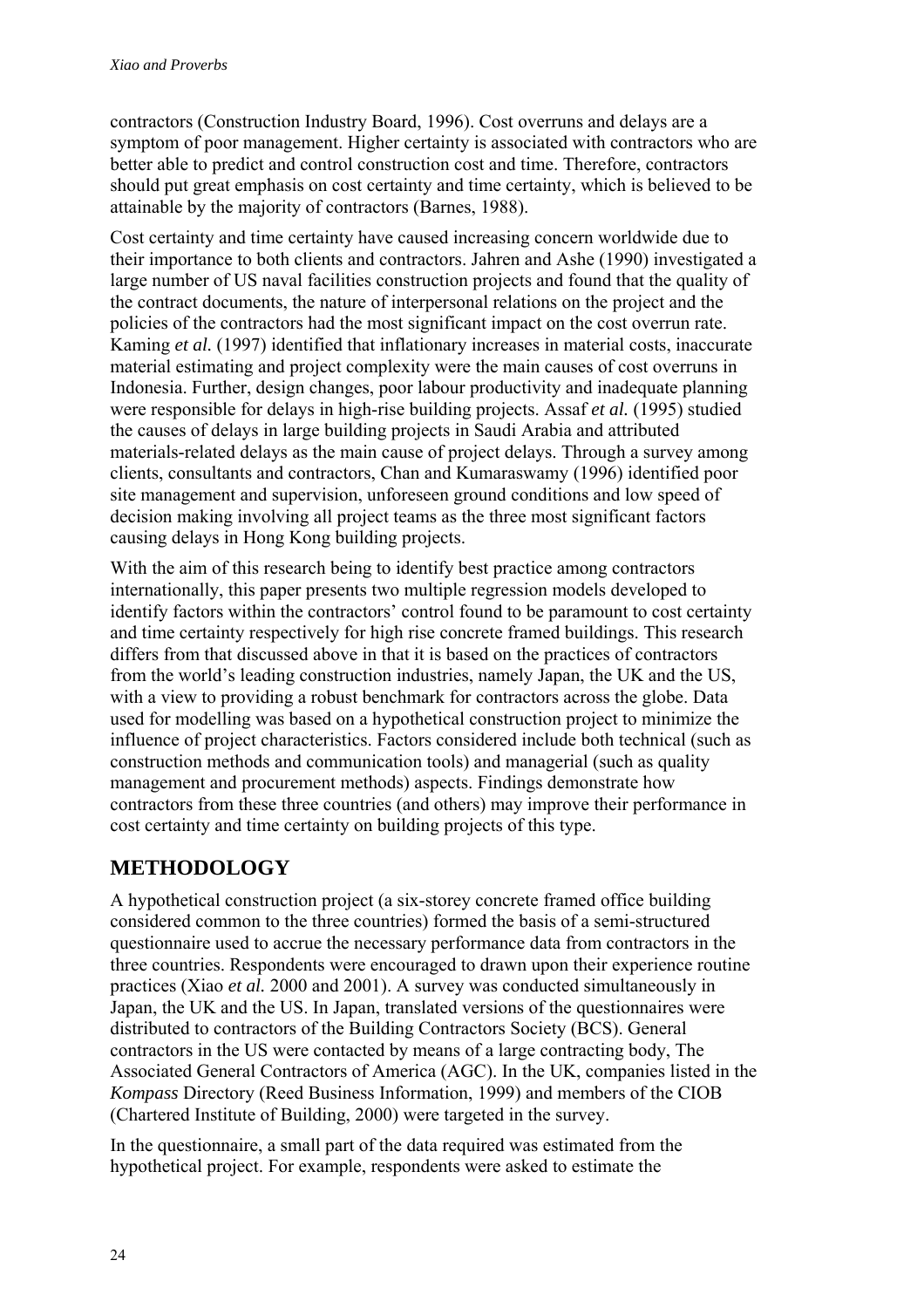probabilities of completing the hypothetical project within budget and on time, assuming that they were the general contractor. Other information relevant to contractors' management and production practices, such as the average number of design variations encountered during construction, the frequency of meetings with subcontractors and project teams, and preferred construction methods in their previous similar projects, was also sought in order to identify their respective routine practices on site and reveal possible causes of any performance disparities found.

Altogether, 659 questionnaires were distributed to contractors and ninety-eight completed responses were obtained, representing an average response rate of 15%. Twenty-two responses from Japan and thirty-two responses from both the UK and the US respectively were used for the analysis. The remaining twelve responses were reserved for validation purposes. The relatively low response rate was not unexpected, considering the complexity and volume of the questionnaire. This, however, should not invalidate the outcome of the survey. Rather, it does imply that the questionnaire had been taken seriously and the responses received were both valid and reliable.

The performance of contractors, as measured by their levels of cost certainty and time certainty, was evaluated and compared amongst the three countries with a view to identifying their respective strengths and weaknesses and possible ways of improvement (Xiao, and Proverbs, 2002a and 2002b). Two performance-enhancing models were subsequently developed to identify the relationships between cost certainty and time certainty (i.e. dependent variables) and contractors' preferred practices and methods (i.e. independent variables) in the building process. The aim of the models was to identify the factors found to be significant towards achieving outstanding performance in cost certainty and time certainty. The development of the models is now described.

#### **Model development**

In this research, multiple regression analysis was utilized to (i) identify the factors influencing contractor performance in regard to cost certainty and time certainty, (ii) to establish the relationships between dependent and independent variables, and (iii) to determine the relative importance of each independent variable. With such, contractors can benchmark their own performance and identify areas in need of improvement. Here, the dependent variables are indicators of contractor certainty performance (probabilities of completing the hypothetical project within budget and on time), and the independent variables are the characters of contractors' operating practice identified to be influential to contractor performance through literature review and collected by the questionnaire survey. All relevant independent variables were considered in the multiple regression analysis in order to fully explore the possible relationships between dependent and independent variables.

The analysis was conducted with the aid of the Statistical Package for Social Sciences (SPSS 10). The Pearson correlation (r) was selected to measure the strength of a linear association. Only those independent variables which were significantly related to the respective dependent variables were incorporated into the modelling process. The significance level was 0.05 (2-tailed). Multicollinearity among the independent variables was assessed by means of the tolerance value with those less than 0.1 being omitted from the multiple regression analysis.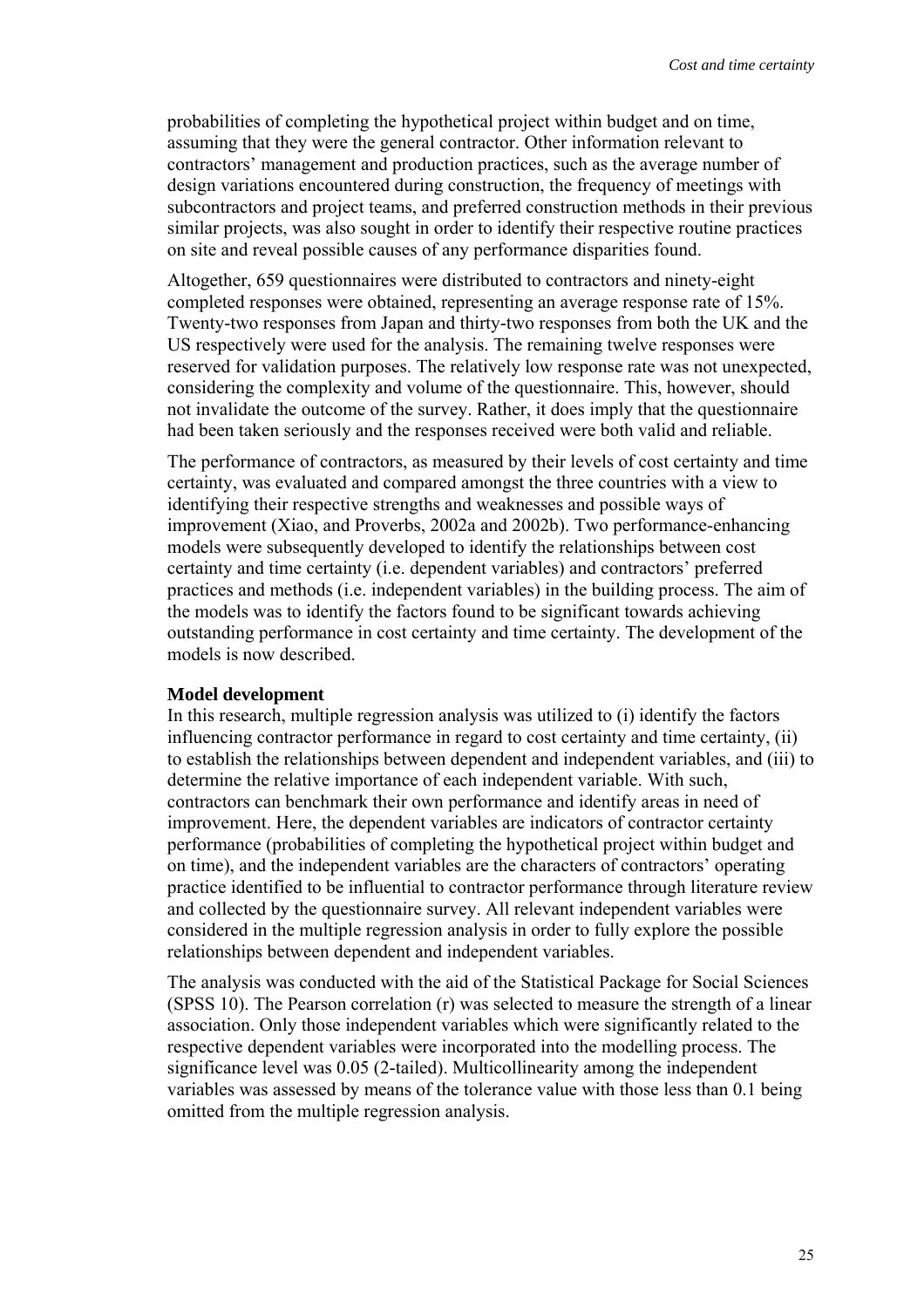| <b>THOICE.</b> It is the second that you results of cost certainly |          |            |                |          |             |           |       |  |
|--------------------------------------------------------------------|----------|------------|----------------|----------|-------------|-----------|-------|--|
| Multiple regression $R$                                            |          | 0.725      | Standard error |          | 12.864      |           |       |  |
| $R^2$                                                              |          | 0.525      | Adjusted $R^2$ |          | 0.502       |           |       |  |
| Durbin-Watson                                                      |          | 1.895      |                |          |             |           |       |  |
| Analysis of variance                                               |          | DF         | Sum of squares |          | Mean square |           |       |  |
| Regression                                                         |          | 4          | 14843.093      |          | 3710.773    |           |       |  |
| Residual                                                           |          | 81         | 13403.749      |          | 165.478     |           |       |  |
| $F = 22.425$ , Sig. $F = 0.000$                                    |          |            |                |          |             |           |       |  |
| Variables in the B                                                 |          | <b>SEB</b> | <b>B</b> eta   | t        | Sig.        | Tolerance | VIF   |  |
| equation                                                           |          |            |                |          |             |           |       |  |
| (Constant)                                                         | 19.381   | 11.306     |                | 1.714    | 0.090       |           |       |  |
| <b>TIMECERT</b>                                                    | 0.622    | 0.096      | 0.545          | 6.478    | 0.000       | 0.828     | 1.207 |  |
| <b>HOLIDAYS</b>                                                    | $-0.460$ | 0.146      | $-0.242$       | $-3.150$ | 0.002       | 0.994     | 1.006 |  |
| <b>BOVERRUN</b>                                                    | $-0.878$ | 0.348      | $-0.197$       | $-2.542$ | 0.014       | 0.964     | 1.038 |  |
| <b>CERTTIME</b>                                                    | 2.431    | 1.211      | 0.167          | 2.008    | 0.048       | 0.852     | 1.174 |  |

Table 1: Regression analysis results of cost certainty

## **RESULTS**

Multiple regression analysis was respectively applied to the dependent variables of cost certainty and time certainty. The Pearson correlation tests identified ten independent variables significantly related to cost certainty and twenty-six independent variables significantly related to time certainty.

A stepwise multiple regression procedure was applied. Under the selection criteria (to enter,  $F \le 0.050$ ; to move,  $F \ge 0.100$ ), four independent variables were selected for cost certainty. The final regression model for cost certainty can be presented as:

*Y* (Cost certainty) = 19.381 + 0.622 (TIMECERT) + (-0.460) (HOLIDAYS) + (-0.878) (BOVERRUN) + 2.431 (CERTTIME)

Here, TIMECERT represents the level of time certainty for the hypothetical project, HOLIDAYS represents the amount of annual leave on site, BOVERRUN represents the typical cost overrun, and CERTTIME represents the importance contractors allocate to time certainty. The resulting  $R^2$  for cost certainty was 0.525, signifying that 53% of the total variation in cost certainty could be explained by these four independent variables selected. The regression analysis results for cost certainty are summarized in Table 1.

A stepwise multiple regression procedure was subsequently applied to time certainty and four independent variables were selected. The final regression model for time certainty can be presented as:

*Y* (Time certainty) = 22.351 + 0.526 (COSTCERT) + 3.074 (COST) + -5.585E-02 (DEFECTS) + -0.652 (DELAYEDT)

Here, COSTCERT represents the level of cost certainty, COST represents the importance contractors allocate to cost, DEFECTS represents the number of defects at practical completion, and DELAYEDT represents the typical delays. The resulting  $R^2$ for cost certainty was 0.595, signifying that 60% of the total variation in time certainty could be explained by these four independent variables selected. The regression analysis results for cost certainty are summarized in Table 2.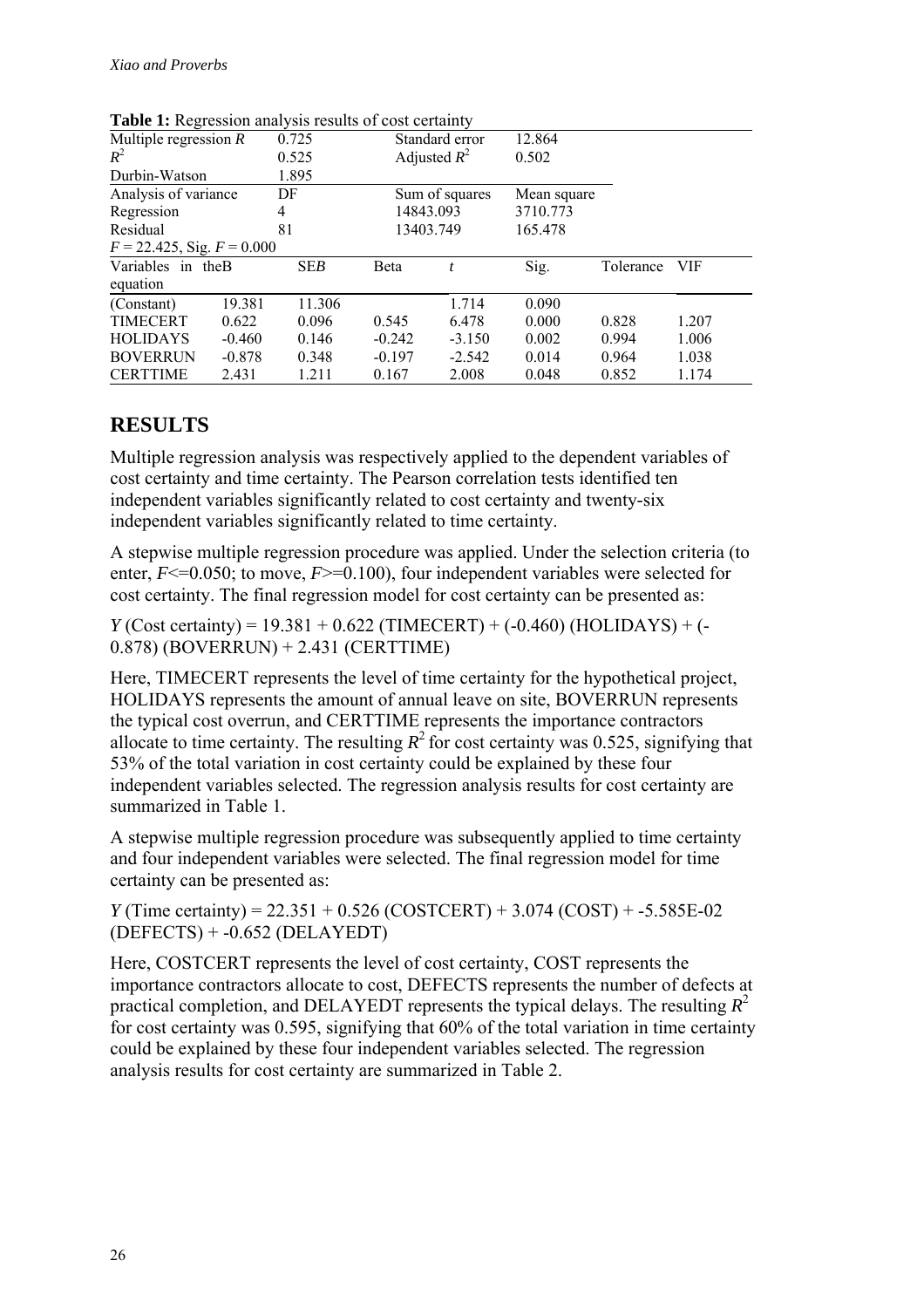| <b>Lable 2.</b> Regression analysis results of three certainty |              |            |                |          |             |           |       |
|----------------------------------------------------------------|--------------|------------|----------------|----------|-------------|-----------|-------|
| Multiple $R$                                                   |              | 0.771      | Standard error |          | 10.415      |           |       |
| $R^2$                                                          | 0.595        |            | Adjusted $R^2$ |          | 0.575       |           |       |
| Durbin-Watson                                                  |              | 2.026      |                |          |             |           |       |
| Analysis of variance                                           | DF           |            | Sum of squares |          | Mean square |           |       |
| Regression                                                     | 4            |            | 12904.147      |          | 3226.037    |           |       |
| 81<br>Residual                                                 |              |            | 8786.123       |          | 108.471     |           |       |
| $F = 29.741$ , Sig. $F = 0.000$                                |              |            |                |          |             |           |       |
| Variables in theB                                              |              | <b>SEB</b> | Beta           | t        | Sig.        | Tolerance | VIF   |
| equation                                                       |              |            |                |          |             |           |       |
| (Constant)                                                     | 22.351       | 10.315     |                | 2.167    | 0.033       |           |       |
| <b>COSTCERT</b>                                                | 0.526        | 0.065      | 0.601          | 8.148    | 0.000       | 0.920     | 1.087 |
| <b>COST</b>                                                    | 3.074        | 0.842      | 0.267          | 3.649    | 0.000       | 0.935     | 1.069 |
| <b>DEFECTS</b>                                                 | $-5.585E-02$ | 0.017      | $-0.240$       | $-3.316$ | 0.001       | 0.957     | 1.045 |
| <b>DELAYEDT</b>                                                | $-0.652$     | 0.261      | $-0.191$       | $-2.502$ | 0.014       | 0.857     | 1.166 |

**Table 2:** Regression analysis results of time certainty

## **DISCUSSION**

The multiple regression models have identified factors found to influence cost certainty and time certainty respectively, and the implications of these results for contractors are now discussed.

#### **Cost certainty model**

Multiple regression analysis revealed that cost certainty was positively influenced by time certainty ( $\beta$  = 0.545) and the importance contractors allocate to time certainty ( $\beta$ = 0.167). Conversely, the amount of annual leave on site ( $\beta$  = -0.242) and typical cost overrun (β = -0.197) were found to have a negative effect on cost certainty.

Among the four influencing factors, time certainty played a predominant role and the importance contractors allocate to time certainty was also significant. In construction projects, there are many uncertainties which may have cost and time implications. For example, clients may change their minds about the functions or specifications of their projects and introduce variations which will inevitably increase construction costs and prolong construction time. Other factors such as unforeseen ground conditions, bad weather, late drawings, inflation, and fluctuating market demands, etc., may worsen the situation (Hillebrandt, 1984; Akinci and Fischer, 1998). Even though contractors may claim an extension and/or compensation from clients, fundamentally, contractors are exposed to more risks than clients whatever contracts are used and they should not rely on the sharing of cost overruns and delays with clients through contracts (Akinci and Fischer, 1998). Once delays occur, contractors will suffer additional costs from items such as labour, plant hire, material storage, overheads, liquidated damages and delayed payments from clients (Scott, 1997; Kumaraswamy and Chan, 1999; Akpan and Igwe, 2001). Lost time might be made up, but usually at a considerable cost, by means of working longer hours, more shifts, increasing numbers of operatives and additional plant (Barnes, 1988; Farrow, 1991). This kind of schedule acceleration may also cause labour inefficiencies (Noyce and Hanna, 1998; Thomas, 2000). Moreover, the injection of additional resources may lead to overcrowded working conditions, causing severe quality and safety problems (Li *et al.*, 2000). Prolonged construction duration makes the risk of cost overrun even more significant. An emphasis on time certainty on behalf of clients may encourage contractors to strive to complete projects on time. If contractors regard time certainty as a priority in project management, cost certainty will also be improved, as indicated in this research. Typical cost overrun on similar projects impacted negatively on cost certainty. In fact, past performance has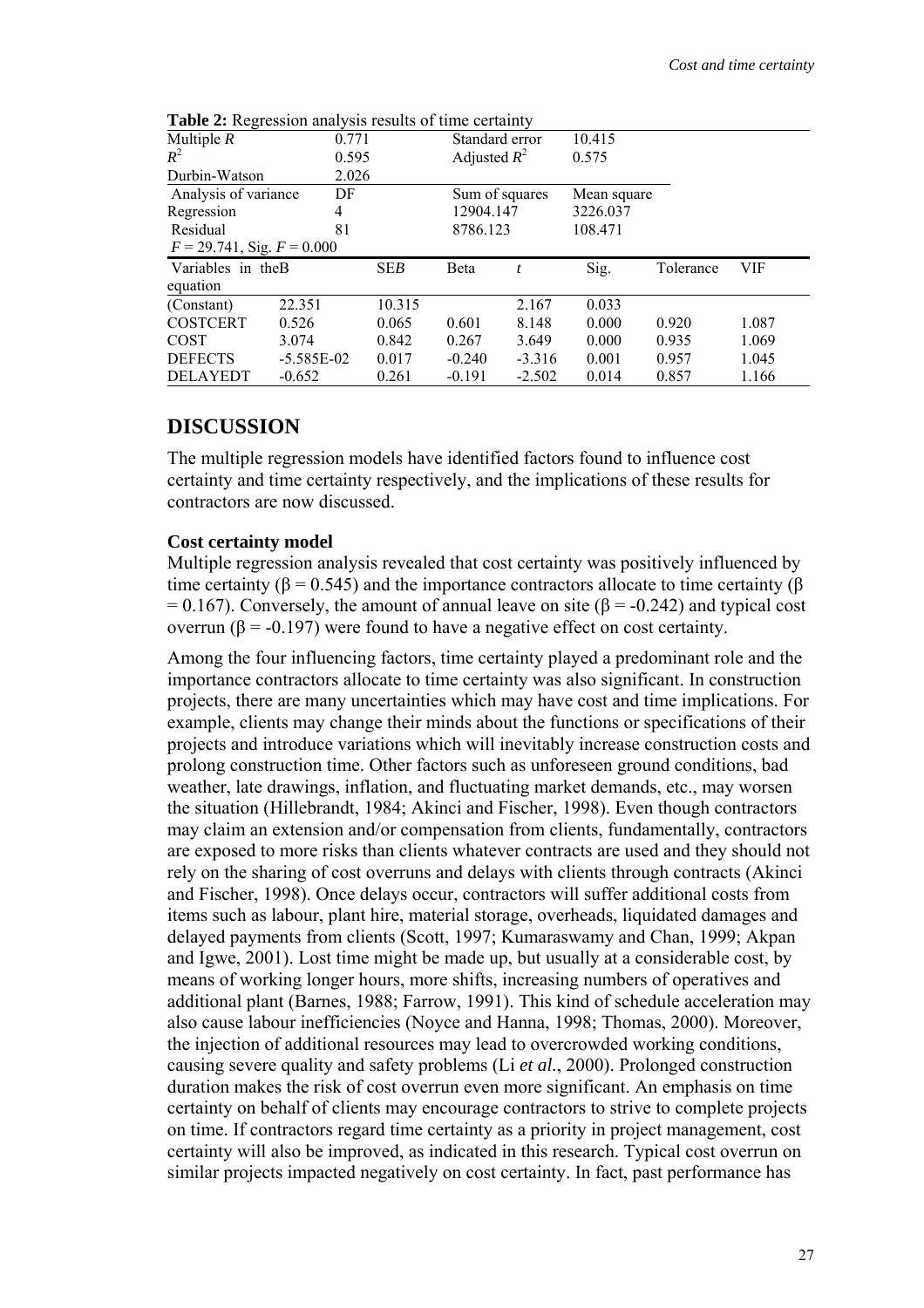been identified as a significant variable for the assessment of contractor performance (Tam and Harris, 1996). The past performance of contractors, together with their financial capability and past experience, was ranked as the top selection criteria by clients (Fong and Choi, 2000). The model confirmed that clients could be confident in selecting contractors with good levels of past performance in cost certainty, as that corresponds positively with their actual performance. Consequently, contractors can strengthen their competitiveness in the market by improving their ability to deliver projects on budget. Longer periods of annual leave on site were found to reduce levels of cost certainty on construction projects. Annual leave of key staff and workers may cause disruption and delays to progress on site. Absences cause more interruption to the normal workflow and task accomplishment and underutilization of s tools and equipments (Business Roundtable, 1982). This may make contractors vulnerable to the risk of cost overruns.

#### **Time certainty model**

Multiple regression analysis revealed a positive relationship between time certainty and cost certainty ( $\beta = 0.601$ ) and the importance contractors allocate to cost ( $\beta =$ 0.267). Conversely, a negative relationship was found between time certainty and the number of defects at practical completion (β = -0.240) and the typical delays (β = -0.191). Time certainty was found largely dependent on cost certainty and the importance contractors allocate to cost. This is logical because time and cost are interchangeable in project management (Barnes, 1988). They are like the two sides of one coin. The neglect of one aspect will have a corresponding detrimental effect upon the other. The uncertainties in construction projects mentioned above will simultaneously impact on construction cost and time. Factors causing cost overruns such as design variations, unforeseen underground conditions, and non-conformance of specifications, may also cause delays. It is the attitude of the parties in a contract which primarily determines whether targets are met (NEDO, 1983). It is contended that projects completed within budget are usually those of which it is known in advance that no extra sums are available (Barnes, 1988). This is also true for construction time. In such cases, contractors realize that they have no other options but to finish the project within budget and on time, and therefore do as much as possible to ensure this take place. That is, a focus on construction cost may make contractors aware of the cost implications of delays, and urge them to complete projects on time, resulting in reduced construction costs and durations and improved certainties. Greater planning effort on behalf of the contractor is also known to have a positive effect on improving project performance (Faniran *et al.*, 2001). This is why faster projects are usually found to be cheaper at the tender stage, punctual to deadlines and completed to customers' satisfaction (NEDO, 1988). The typical delays experienced on similar previous projects were also identified as a predictor of time certainty performance. That is, contractors with longer delays in their previous projects are less likely to complete their future projects on time. Here, it seems that the performance of contractors is largely consistent from one project to another. The nature and characteristics of their project management is unlikely to change dramatically in a short period of time and similar results may therefore be expected. Indeed, past performance is used commonly during contractor selection (Fong and Choi, 2000). Realizing the vital importance of a good reputation in time certainty, contractors should strive to improve their time certainty performance to benefit both clients and themselves. The multiple regression model found that time certainty was detrimentally influenced by the number of defects at practical completion. In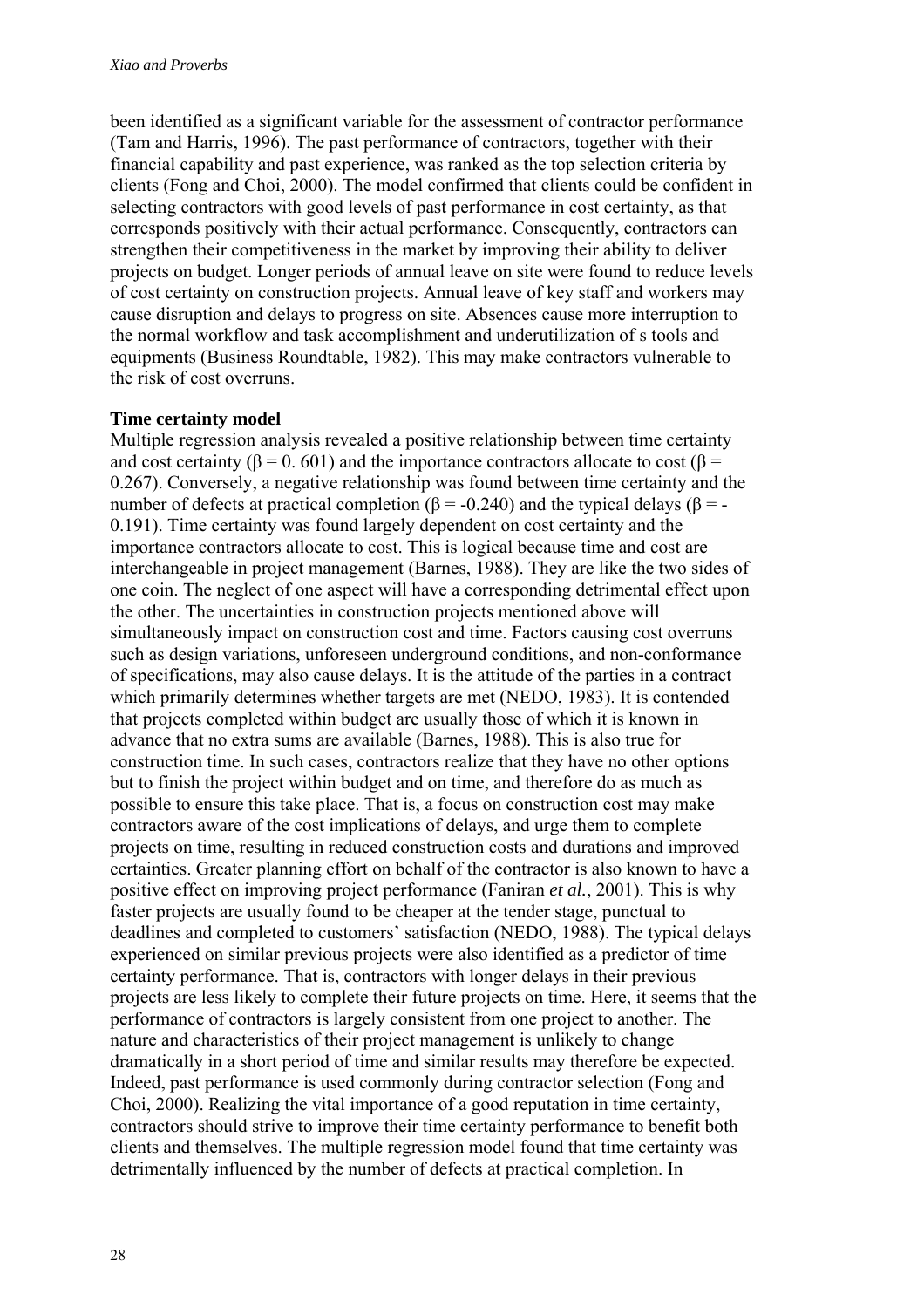construction projects, quality, time and cost performance are inseparable and they affect one another (Duttenhoeffer, 1992; McKim *et al.*, 2000). It is undesirable to meet cost and/or time objectives by sacrificing or compromizing the quality of products. Poor quality was identified as one of the primary factors for the delays contractors had to be responsible for (Majid and MaCaffer, 1998). Once defects occur, rework is needed to rectify them, which increases the likelihood of cost increases and delays and ultimately leads to client dissatisfaction (Love *et al.*, 1999). As high quality is not achieved by checking but by producing, the focus to eliminate systemic or chronic defects on finished construction products should be on facilitating coordination at site level and enabling a properly trained work-force to do the work 'right first time' (Shammas-Toma *et al.*, 1996). With the reduction or even elimination of defects, it would be more likely for contractors to meet their time target. To improve time certainty, contractors should not just focus on activities directly related to construction time alone. Rather, an integrated approach should be taken to tackle the problems encountered.

## **CONCLUSION**

Clients expect their projects to be completed within budget and on time. Any cost overruns or delays may introduce a burden to their investment. Contractors may also suffer from the extra costs and delays and their competitiveness in the market will consequently be damaged. With the aim being to identify best practice amongst contractors internationally, a questionnaire survey of contractors in Japan, the US and the UK was conducted. Data in connection with contractors' cost certainty and time certainty was collected based on a hypothetical high-rise concrete framed building. Subsequently, multiple regression analysis was used to investigate the factors influencing cost certainty and time certainty for such buildings. The multiple regression analysis indicated that cost certainty is positively influenced by time certainty and the importance contractors allocate to time certainty, but negatively influenced by the amount of annual leave on site and the typical cost overruns on previous projects. Cost overruns and delays are endemic to construction projects because of the uncertainties inherent in the construction process. Delays usually bring about extra cost to contractors because of the extended period on site, and additional resources needed to make up the lost time. A focus on construction time certainty will encourage contractors to deliver projects on time, reducing the risks of cost overruns. Contractors' past performance provides a reliable indicator of their ability to control construction cost. More annual leave on site prolongs construction time and can cause interruption to projects, thus affecting cost certainty. Time certainty was found to be positively influenced by cost certainty and the importance contractors allocate to cost, but negatively influenced by the number of defects at practical completion and the typical delays on previous projects. Time certainty shares a close relationship with cost certainty. Factors causing cost overruns may also induce delays. A focus on cost will encourage contractors to put more effort into time planning and controlling, resulting in enhanced performance in time certainty. Defects at practical completion need extra time and resources to rectify. Past performance is a reliable indicator of a contractor's future performance and should be considered by clients during contractor selection. To conclude, it is evident that cost certainty and time certainty are closely related and interact with each other. An improvement in one aspect can lead to the enhancement of the other, and vice-versa. Contractors are advised to take an integrated approach, to emphasize cost and time certainty and to reduce defects in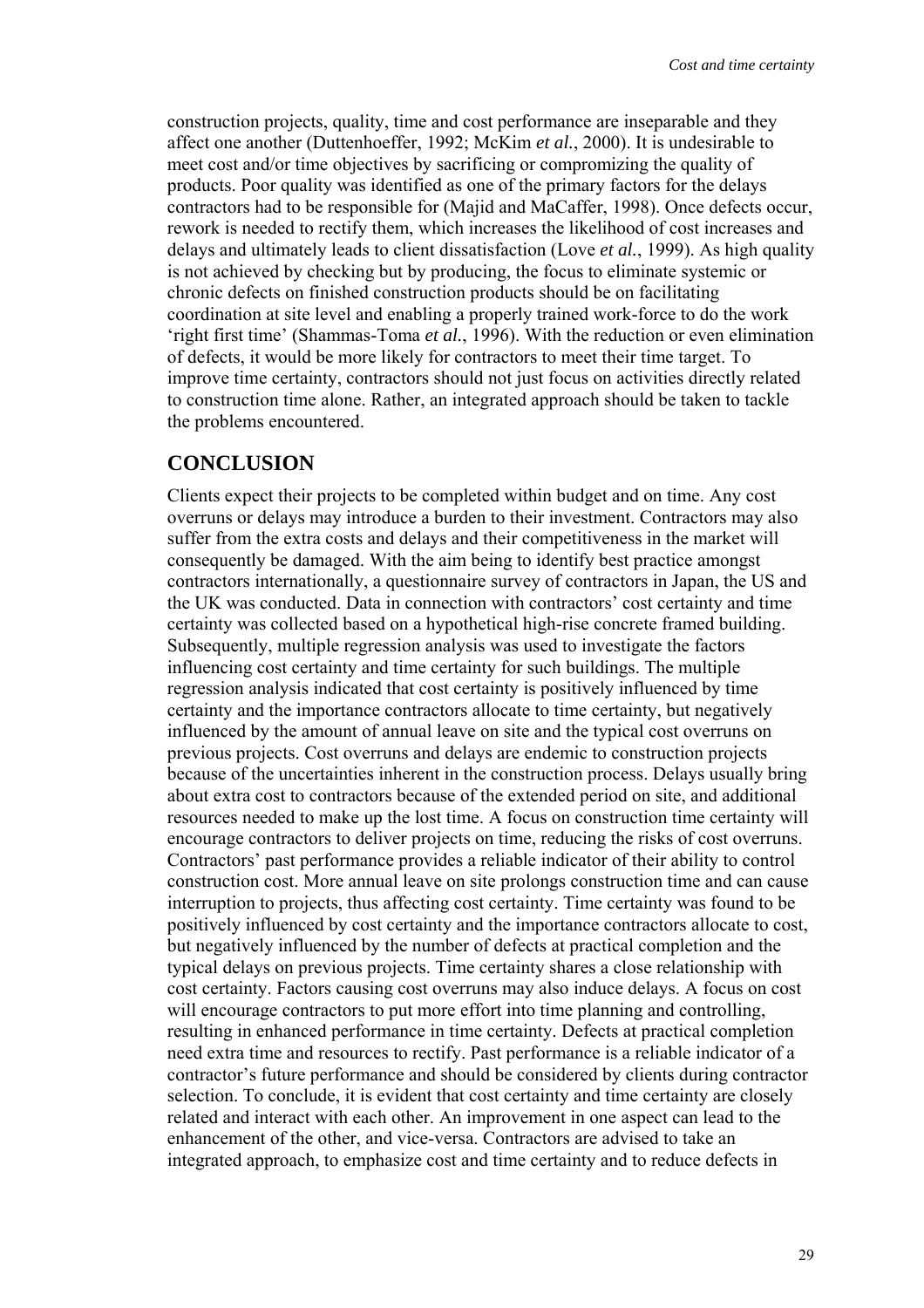order to improve their performance in cost certainty and time certainty and strengthen their competitiveness in the market.

## **ACKNOWLEDGEMENTS**

The authors acknowledge the support of Mr. Kenichi Matsui of the Public Works Research Institute of the Ministry of Construction of Japan and also numerous project managers in Japan, the UK and the US for their generous cooperation and contributions to this research.

## **REFERENCES**

- Akinci, B. and Fischer, M. (1998) Factors affecting contractors' risk of cost overburden, *Journal of Management in Engineering*, 14(1), 67-76
- Akpan, E.O.P. and Igwe, O. (2001) Methodology for determining price variation in project execution, *Journal of Construction Engineering and Management*, 127(5), 367-73
- Assaf, S.A.; Al-Khalil, M. and Al-Hazmi, M. (1995) Causes of delay in large building construction projects, *Journal of Management in Engineering*, 11(2), 45-50
- Barnes, M. (1988) Construction project management, *International Journal of Project Management*, 6(2), 69-79
- Business Roundtable (1982) *Absenteeism and Turnover*, Construction Industry Cost Effectiveness Report C-6, Business Roundtable, New York
- Chan, D.W.M. and Kumaraswamy, M.M. (1996) An evaluation of construction time performance in building industry, *Building and Environment*, 31(6), 569-78
- Chartered Institute of Building (2000) *Directory and list of members Chartered Institute of Building*, Chartered Institute of Building, Stonehart Group, London
- Chinyio, E., Olomolaiye, P. and Corbett, P. (1998) An evaluation of the project needs of UK building clients, *International Journal of Project Management*, 16(6), 385-91
- Construction Industry Board (1996b) *Training the Team*, Thomas Telford Publishing, London
- Davenport, D. (1997) Client satisfaction with construction cost a comparative study of French and UK performance, *Journal of Financial Management of Property and Construction*, 2(3), 77-94
- Duttenhoeffer, R. (1992) Cost and quality management, *Journal of Management in Engineering*, 8(2), 167-75
- Faniran, O.O., Proverbs, D.G. and Holt, G.D. (2001) The effectiveness of construction planning efforts: a comparison of the Australian and UK construction industries, *Proceedings CIB World Building Congress*, April, Wellington, New Zealand
- Farrow, T. (1991) Acceleration: facing the dilemmas, *Chartered Quantity Surveyor*, August 1991, pp. 15-16
- Flanagan, R., Ingram, I., and Marsh, L. (1998) *A Bridge to the Future: Profitable Construction for Tomorrow's Industry and Its Customers*, Thomas Telford Publishing, London
- Fong, P.S.W. and Choi, S.K.Y. (2000) Final contractors selection using the analytical hierarchy process, *Construction Management and Economics*, 18, 547-57
- Graves, A. and Rowe, D. (1999) *Benchmarking the Government Client: Stage Two Study*, HM Treasury, London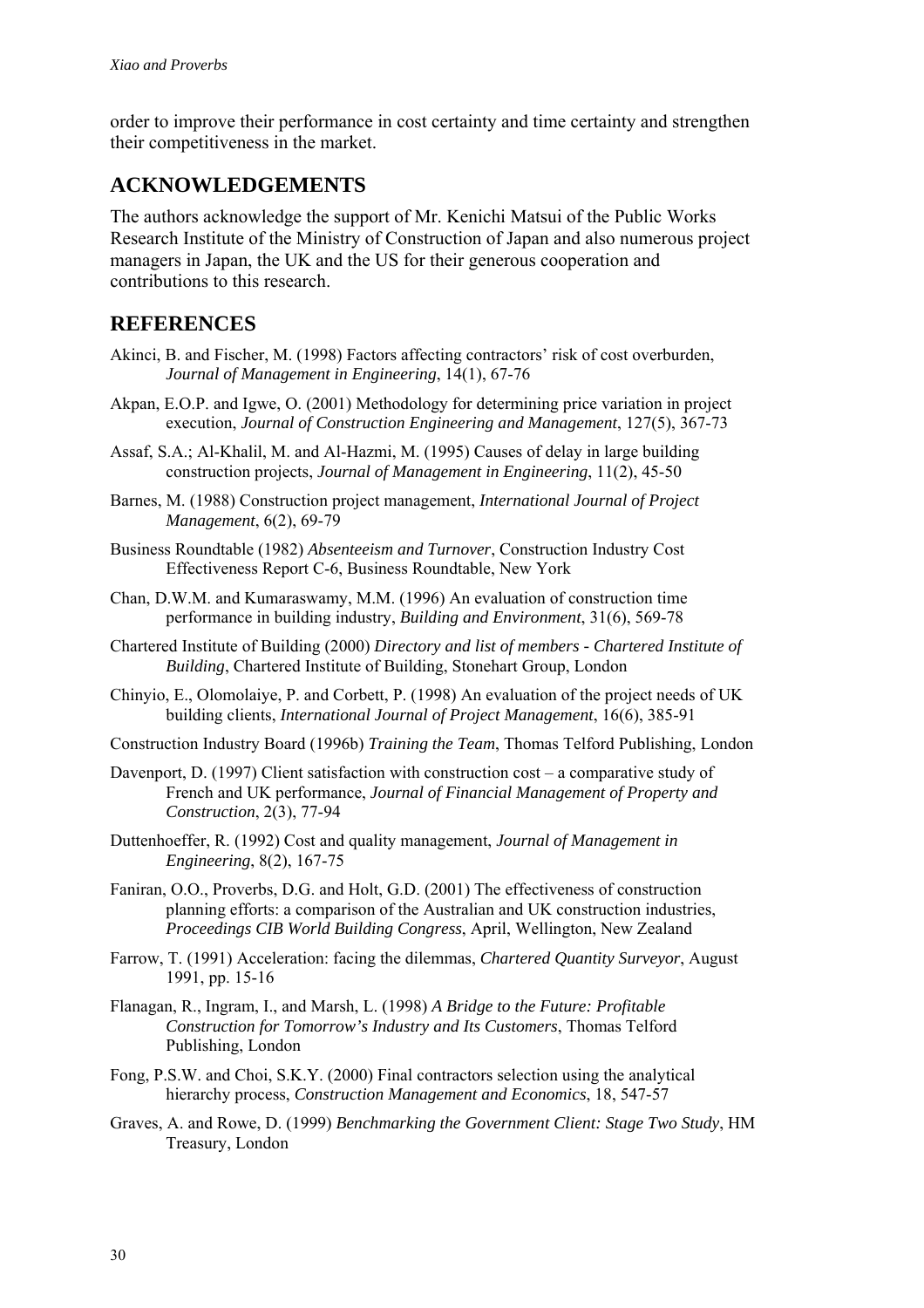- Hillebrandt, P.M. (1985) *Analysis of the British Construction Industry*, MacMillan Publishers, London
- Jahren, C.T. and Ashe, A.M. (1990) Predicators of cost-overrun rates, *Journal of Construction Engineering and Management*, 116(3), 548-52
- Kaming, P.F.; Olomolaiye, P.O.; Holt, G.D. and Harris, F.C. (1997) Factors influencing construction time and cost overruns on high-rise projects in Indonesia, *Construction Management and Economics*, 15, 83-94
- Kumaraswamy, M.M. and Chan, D.W.M. (1999) Factors facilitating faster construction, *Journal of Construction Procurement*, 5(2), 88-98
- Li, H., Love, P.E.D. and Drew, D.S. (2000) Effects of overtime work and additional resources on project cost and quality, *Engineering, Construction and Architectural Management*, 2000, 7|3, 211-20
- Love, P.E.D., Mandal, P. and Li, H. (1999) Determining the causal structure of rework influences in construction, *Construction Management and Economics*, 17, 505-17
- Majid, M.Z A. and McCaffer, R. (1998) Factors of non-excusable delays that influence contractors' performance, *Journal of Management in Engineering*, 14(3), 42-9
- McKim, R., Hegazy, T., and Attalla, M. (2000) Project performance control in reconstruction projects, *Journal of Construction Engineering and Management*, 126(2), 137-41
- NEDO (National Economic Development Office) (1983) *Faster Building for Industry*, National Economic Development Office, London
- NEDO (National Economic Development Office) (1988) *Faster Building for Commerce*, National Economic Development Office, London
- Noyce, D.A. and Hanna, A.S. (1998) Planned and unplanned schedule compression: the impact on labour, *Construction Management and Economics*, 16, 79-90
- Reed Business Information (1999) *KOMPASS: Products & Services Register 1, 1999/2000 United Kingdom*, Reed Business Information, East Frinstead, West Sussex
- Rwelamila, P.D. and Hall, K.A. (1995) Total systems intervention: an integrated approach to time, cost and quality management, *Construction Management and Economics*, 13, 235-41
- Scott, S. (1997) Delay claims in U.K. contracts, *Journal of Construction Engineering and Management*, 123(3), 238-44
- Shammas-Toma, M., Seymour, D. and Clark, L. (1998) Obstacles to implementing total quality management in the UK construction industry, *Construction Management and Economics*, 16, 172-92
- Soetanto, R., Proverbs, D.G. and Holt, G.D. (2001) Achieving quality construction projects based on harmonious working relationships: clients' and architects' perceptions of contractor performance, *International Journal of Quality & Reliability Management*, 18(4/5), 528-48
- Tam, C.M. and Harris, F. (1996) Model for assessing building contractors' project performance, *Engineering, Construction and Architectural Management*, 3|3, 187-203
- Thomas, H.R. (2000) Schedule acceleration, work flow, and labor productivity, *Journal of Construction Engineering and Management*, 126(4), 261-7
- Winch, G., Usmani, A. and Edkins, A. (1998) Towards total project quality: a gap analysis approach, *Construction Management and Economics*, 16, 193-207
- Wright, J. (1997) Time and budget: the twin imperatives of a project sponsor, *International Journal of Project Management*, 15(3), 181-6